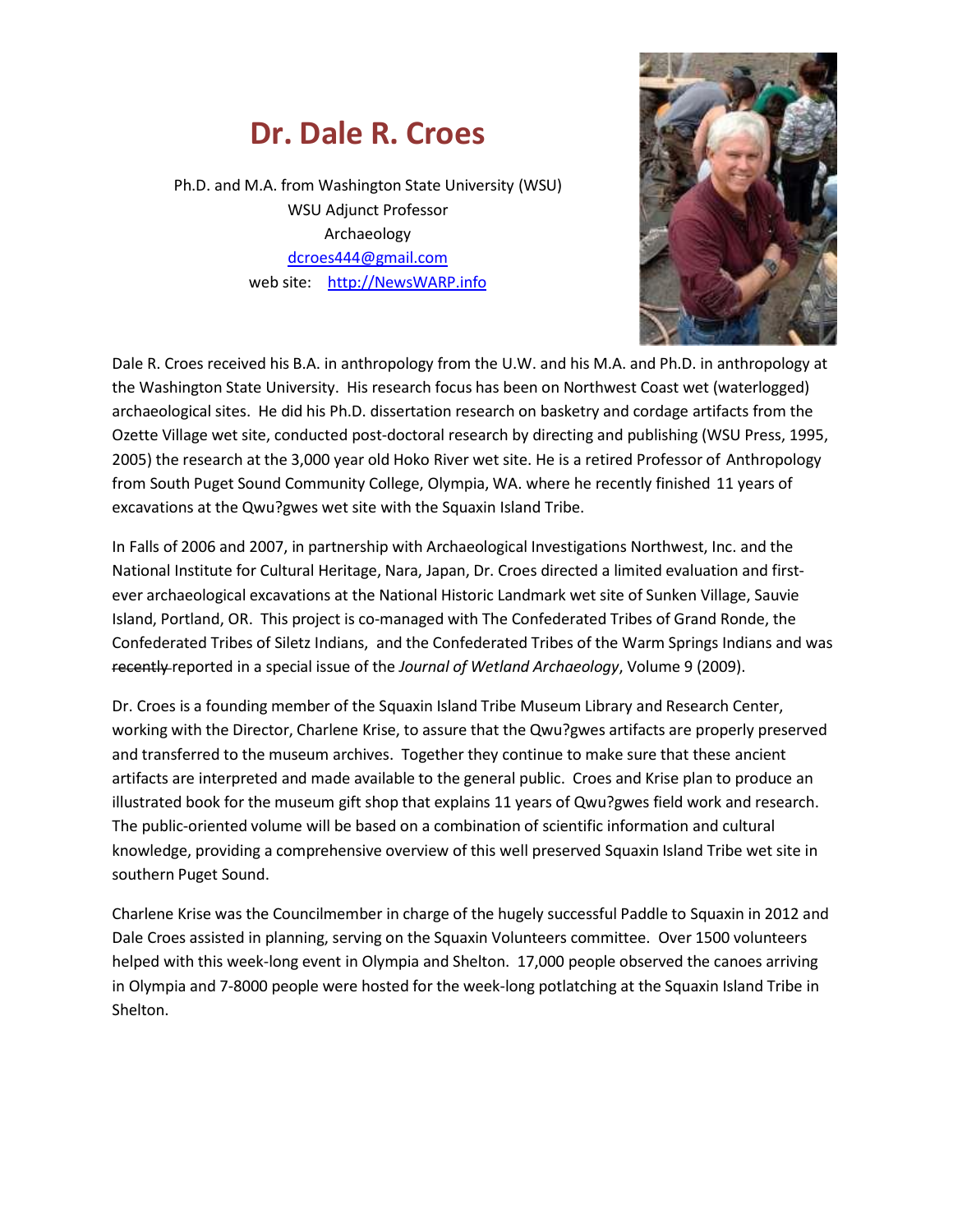## Representative Publications

1976 (Editor) The Excavation of Water-Saturated Archaeological Sites (Wet Sites) on the Northwest Coast of North America. *Mercury Series 50, Archaeological Survey of Canada, National Museum of Man*, Ottawa. Personal papers include: [Introduction;](https://www.dropbox.com/s/vdysjwtb9ke5dq3/1976%20Wet%20Sites%20on%20NWC%201b--Introduction%2C%20Definition....Croes.pdf) The Definition, Distribution and Time Depth of Water-Saturated [Archaeological Sites](https://www.dropbox.com/s/vdysjwtb9ke5dq3/1976%20Wet%20Sites%20on%20NWC%201b--Introduction%2C%20Definition....Croes.pdf) ("Wet sites") on the Northwest Coast of North America; An Early ["Wet"](https://www.dropbox.com/s/ictmu28btqfa7cp/1976%20Wet%20Sites%20on%20NWC%2011%20%20Hoko%20River--Croes.pdf) Site at the Mouth of the Hoko River, the Hoko River Site [\(45CA213\);](https://www.dropbox.com/s/ictmu28btqfa7cp/1976%20Wet%20Sites%20on%20NWC%2011%20%20Hoko%20River--Croes.pdf) [Conclusion,](https://www.dropbox.com/s/s10crni2dqteukh/1976%20Wet%20Sites%20on%20NWC%2014%20%20Conclusions--Croes.pdf) A Resume of the Fiv[e](https://www.dropbox.com/s/s10crni2dqteukh/1976%20Wet%20Sites%20on%20NWC%2014%20%20Conclusions--Croes.pdf) Major [Topic Questions Concerning the Excavation of](https://www.dropbox.com/s/s10crni2dqteukh/1976%20Wet%20Sites%20on%20NWC%2014%20%20Conclusions--Croes.pdf) Northwest Coast Wet Sites.

1977 (with Jonathan O. Davis) Computer Mapping of Idiosyncratic Basketry [Manufacture](https://www.dropbox.com/s/f9rsn5iz10tsiq3/1977%20Computer%20Mapping%20of%20Idiosyncratic%20Basketry%20Manufacture%20Techniques%20in%20the%20Ozette%20House.pdf?m) Tech[n](https://www.dropbox.com/s/f9rsn5iz10tsiq3/1977%20Computer%20Mapping%20of%20Idiosyncratic%20Basketry%20Manufacture%20Techniques%20in%20the%20Ozette%20House.pdf?m)iques in the Prehistoric Ozette House, Cape Lava, [Washington.](https://www.dropbox.com/s/f9rsn5iz10tsiq3/1977%20Computer%20Mapping%20of%20Idiosyncratic%20Basketry%20Manufacture%20Techniques%20in%20the%20Ozette%20House.pdf?m) In *The Individual in Prehistory: Studies of Variability in Style in Prehistoric Technologies*. (James Hill and Joel Gunn, Editors). Academic Press, Inc., New York.

1977 Basketry from the Ozette Village Archaeological Site: [A Technological Functional,](https://www.dropbox.com/s/seqvc7nxp5as909/1977%20Ozette%20Basketry%20Dissertation.pdf?m) and Comparativ[e](https://www.dropbox.com/s/seqvc7nxp5as909/1977%20Ozette%20Basketry%20Dissertation.pdf?m) [Study.](https://www.dropbox.com/s/seqvc7nxp5as909/1977%20Ozette%20Basketry%20Dissertation.pdf?m) Ph.D. Dissertation, Washington State University, Pullman.

1980 (editor with Eric Blinman) Hoko River: a 2,500 year old fishing camp on the Northwest Coast of North America. Laboratory of Anthropology, Washington State University, Pullman*. Reports of Investigations:* 58.

1980 Cordage from the Ozette Village Archaeological Site: [A Technological,](https://www.dropbox.com/s/l1thrvg7m7kx2yi/1980%20Ozette%20Cordage.pdf) functional, an[d](https://www.dropbox.com/s/l1thrvg7m7kx2yi/1980%20Ozette%20Cordage.pdf) [Comparative](https://www.dropbox.com/s/l1thrvg7m7kx2yi/1980%20Ozette%20Cordage.pdf) Study. *Laboratory of Archaeology and History, Project Reports No. 9*, Washington State University, Pullman.

1987 Locarno Beach at Hoko River, Olympic Peninsula, [Washington:](https://www.dropbox.com/s/uv5bfngjzsmjmb5/1987%20%20Locarno%20Beach%20at%20Hoko%20River--Ethnicity%20and%20Culture.pdf) Wakashan, Salishan, Chimakuan o[r](https://www.dropbox.com/s/uv5bfngjzsmjmb5/1987%20%20Locarno%20Beach%20at%20Hoko%20River--Ethnicity%20and%20Culture.pdf) [Who?](https://www.dropbox.com/s/uv5bfngjzsmjmb5/1987%20%20Locarno%20Beach%20at%20Hoko%20River--Ethnicity%20and%20Culture.pdf) For proceedings volume: *Culture and Ethnicity*, 1985 Chacmool Conference, University of Calgary, Alberta.

1988 (with Steven Hackenberger) Hoko River [Archaeological Complex:](https://www.dropbox.com/s/x69jwtpbe1qtqbc/1988%20Hoko%20River%20Archaeological%20Complex--Croes%20and%20Hackenberger%20Model.pdf)Modeling Prehistoric. [Northwest](https://www.dropbox.com/s/x69jwtpbe1qtqbc/1988%20Hoko%20River%20Archaeological%20Complex--Croes%20and%20Hackenberger%20Model.pdf) Coast Economic Evolution. In *Prehistoric Economies of the Pacific Northwest Coast, B. L. Isaac, Ed., Research In Economic Anthropology, Special Supplement 3*, JAI Press, Greenwich, Connecticut.

1988 The Significance of the 3,000 BP Hoko River [Waterlogged Fishing Camp in](https://www.dropbox.com/s/mr6vjl409g0otfz/1988%20The%20Significance%20of%20the%20Hoko%20River%20Fishing%20Camp.pdf) Our Overall [Understanding of](https://www.dropbox.com/s/mr6vjl409g0otfz/1988%20The%20Significance%20of%20the%20Hoko%20River%20Fishing%20Camp.pdf) Southern Northwest Coast Cultural Evolution. In *Wet Site Archaeology*, Barbara Purdy, Editor, Telford Press, New Jersey.

1989 [Prehistoric Ethnicity](https://www.dropbox.com/s/fxjppgah5m5rt3x/1989%20Prehistoric%20Ethnicity--An%20Evaluation%20of%20Style%20of%20Basketry%20and%20Lithics--Journal%20of%20Anthropological%20Archaeology.pdf) on the Northwest Coast of North America, An Evaluation of Style in Basketr[y](https://www.dropbox.com/s/fxjppgah5m5rt3x/1989%20Prehistoric%20Ethnicity--An%20Evaluation%20of%20Style%20of%20Basketry%20and%20Lithics--Journal%20of%20Anthropological%20Archaeology.pdf) [and Lithics.](https://www.dropbox.com/s/fxjppgah5m5rt3x/1989%20Prehistoric%20Ethnicity--An%20Evaluation%20of%20Style%20of%20Basketry%20and%20Lithics--Journal%20of%20Anthropological%20Archaeology.pdf) In *Research in Anthropological Archaeology*, R. Whallon, Ed., Academic Press, San Diego, CA.

1989 Lachane basketry and cordage: A [technological,](https://www.dropbox.com/s/9q0lodb5i25x702/1989%20LACHANE%20Canadian%20Journal%20of%20Archaeology.pdf) functional and comparative study. *Canadian Journal of Archaeology* 13:165-205.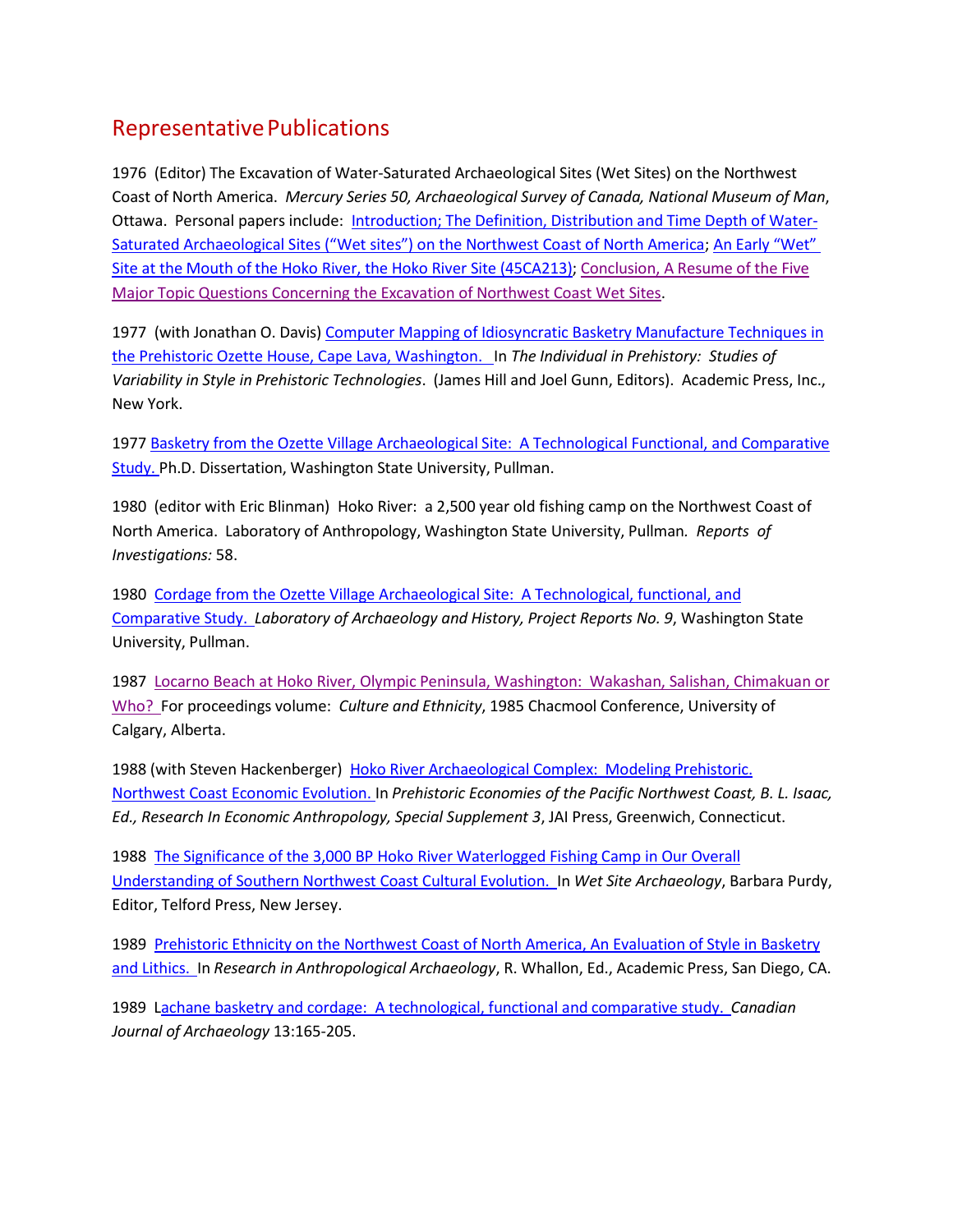1992 An [Evolving Revolution in](https://www.dropbox.com/s/tu24a6zsoxtutxh/1992%20An%20Evolving%20Revolution%20in%20Wet%20Site%20Research%20on%20the%20NWC%20of%20North%20America.pdf) Wet Site Research on the Northwest Coast of North America. In *The Wetland Revolution in Prehistory*, Byrony Coles, Ed., Wetland Archaeology Research Project (WARP) Occasional Paper 6, Exeter, England.

1992 [Exploring Prehistoric](https://www.dropbox.com/s/5w5j5rzy4kymntn/1992%20Exploring%20Prehistoric%20Subsistence%20Change%20on%20The%20Northwest%20Coast--Part%20IV.pdf) Subsistence Change on the Northwest Coast. In *Long-term Subsistence Change in Prehistoric North America*, D. R. Croes, R. A. Hawkins, and B. L. Isaac, Eds., *Research in Economic Anthropology, Special Supplement 6*, JAI Press, San Diego, CA.

1992 [Discussion.](https://www.dropbox.com/s/9crwmjtjjphu27x/1992%20Research%20in%20Economic%20Anthropology%20DISCUSSION.pdf) In *Long-term Subsistence Change in Prehistoric North America*, D. R. Croes, R. A. Hawkins, and B. L. Isaac, Eds., *Research in Economic Anthropology, Special Supplement 6*, JAI Press, San Diego, CA.

1993 [Prehistoric Hoko](https://www.dropbox.com/s/2owyeu50f24pod9/1993%20Prehistoric%20Hoko%20River%20Cordage%2C%20A%20New%20Line%20on%20NWC%20Prehistory.pdf) River Cordage, A New Line on Northwest Coast Prehistory. In *A Spirit of Enquiry, Essays for Ted Wright*, John Coles, Valerie Fenwick and Gillian Hutchinson, Eds., Wetlands Archaeology Research Project (WARP) Occasional Paper No. 7:32-46. Department of History and Archaeology, University of Exeter, Exeter, England.

1995 *The Hoko River Archaeological Site Complex, the Wet/Dry Site (45CA213), 3,000-2,600 B.P.* Washington State University Press, Pullman, WA.

1997 The [North-Central Cultural Dichotomy](https://www.dropbox.com/s/4f3mmrk20vk5zcr/1997%20The%20North-Central%20Cultural%20Dicotomy%20on%20NWC--evolution%20suggested%20by%20basketry%20and%20fish-hooks.pdf) on the Northwest Coast of North America: Its Evolution as Suggested by Wet-site Basketry and [Wooden Fish-hooks.](https://www.dropbox.com/s/4f3mmrk20vk5zcr/1997%20The%20North-Central%20Cultural%20Dicotomy%20on%20NWC--evolution%20suggested%20by%20basketry%20and%20fish-hooks.pdf) In *Antiquity* 71, pp.594-615, Cambridge, England.

1999 The Hoko River Wet Site, A Joint [Tribe/University](https://www.dropbox.com/s/es17bcm1ag56n4k/1999%20The%20Hoko%20River%20Wet%20Site%2C%20A%20Joint%20Tribe-University%20Research%20Project.pdf) Research Project. In *Bog Bodies, Sacred Sites and Wetland Archaeology,* B. Coles and M.S. Jorgensen, Eds., Wetland Archaeology Research Project (*WARP*) Paper No. 12. Department of History and Archaeology, University of Exeter, Exeter, England.

2001 North Coast Prehistory—[Reflections from](https://www.dropbox.com/s/drrr0g3i40ikn9e/2001%20North%20Coast%20Prehistory--Reflections%20from%20NWC%20Wet%20Site%20Research.pdf) Northwest Coast Wet Site Research. In *Perspectives on Northern Northwest Coast Prehistory,* Jerome S. Cybulski, Ed., Mercury Series Paper No. 160, Pp. 145- 171. Canadian Museum of Civilization, Hull, Quebec.

2001 Birth to Death: Northwest Coast Wet Site Basketry and Cordage Artifacts [Reflecting a Perso](https://www.dropbox.com/s/dsbdo52daeqd7hr/2001%20Enduring%20Records--Birth%20to%20Death--NWC%20Wet%20Site%20Basketry%20and%20Cordage%20Artifacts%20Reflecting%20a%20Person%27s%20Life%20Cycle.pdf)n's [Life-Cycle.](https://www.dropbox.com/s/dsbdo52daeqd7hr/2001%20Enduring%20Records--Birth%20to%20Death--NWC%20Wet%20Site%20Basketry%20and%20Cordage%20Artifacts%20Reflecting%20a%20Person%27s%20Life%20Cycle.pdf) In *Enduring Records: The Environmental and Cultural Heritage of Wetlands,* Barbara A. Purdy, Ed., Wetland Archaeology Research Project (*WARP*) Occasional Paper No.15, Oxbow Books, Ltd. Park End Place, Oxford 0X1 1HN, England.

2002 [Wetland Sites](https://www.dropbox.com/s/gyjj81g5w9ljk3j/2003%20Waterlogged%20Site%20Research%20on%20the%20NWC--Hoko%20River%20%28Japanese%29.pdf) along the Hoko River Mouth. In *The World of Cultural Heritage,* Vol. 7 featuring wet site research, Kokusai Kogyo Inc.,Tokyo, Japan (In Japanese).

2003 Northwest Coast Wet Site Artifacts: A Key [to Understanding Ancient Resource](https://www.dropbox.com/s/s87t67q9qnruizb/2004%20NW%20Coast%20Wet-Site%20Artifacts--Key%20to%20Understanding%20Resource%20Procurement%2C%20Storage%2C%20Management%2C%20and%20Exchange.pdf) Procurement, Storage, [Management, and](https://www.dropbox.com/s/s87t67q9qnruizb/2004%20NW%20Coast%20Wet-Site%20Artifacts--Key%20to%20Understanding%20Resource%20Procurement%2C%20Storage%2C%20Management%2C%20and%20Exchange.pdf) Exchange. In *Emerging from the Mist: Studies in Northwest Coast Culture History,* R.G. Matson, Gary Coupland, and Quentin Mackie, Eds., UBC Press, Vancouver, B.C.